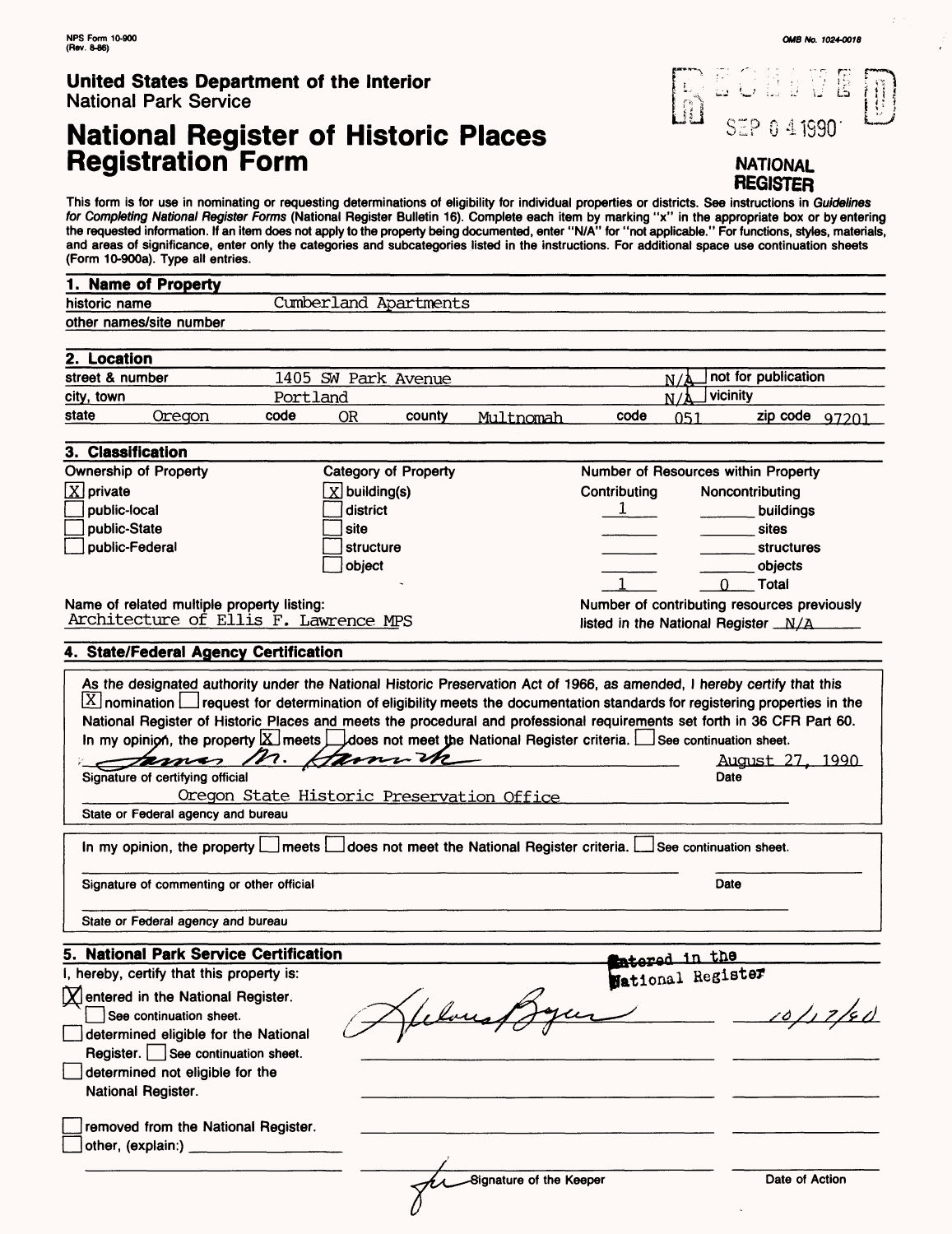|                                                | Current Functions (enter categories from instructions) |
|------------------------------------------------|--------------------------------------------------------|
| Domestic: Multiple dwelling                    |                                                        |
|                                                |                                                        |
|                                                |                                                        |
|                                                |                                                        |
| Materials (enter categories from instructions) |                                                        |
|                                                | foundation _____ concrete_                             |
| walls                                          | brick                                                  |
|                                                |                                                        |
| $other$ <sub>___</sub>                         |                                                        |
|                                                |                                                        |

Describe present and historic physical appearance.

 $[X]$  See continuation sheet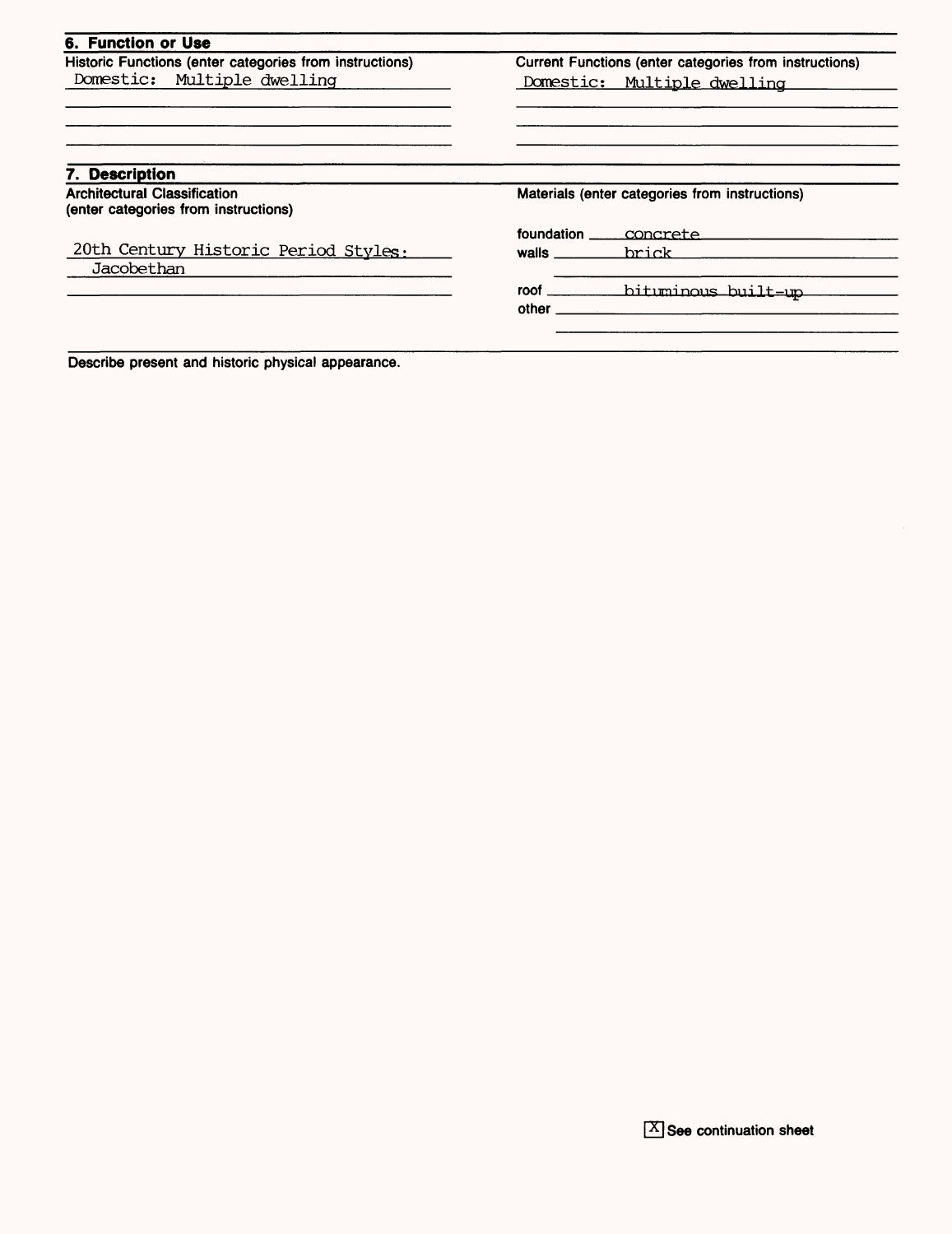÷

### **United States Department of the Interior** National Park Service

# **National Register of Historic Places Continuation Sheet**

Section number  $2$ Page  $2$ 

> The Jacobethan Style Cumberland Apartments are located at 1405 S.W. Park Avenue in Portland, Oregon. The four story apartment building was designed in 1909 - 1910. The building is rectangular in plan, constructed of red brick and covered with a flat roof. Exterior decorative features include a wide cornice, stepped parapet and decorative brickwork around the windows. The Tudor arch front entrance is cast stone. Windows throughout the building are single pane casements with transoms and two story oriel windows on the north and east (main) elevation. The foundation is concrete. There are two stairwells off the central hall on all floors. An elevator, original to the building, operates off the central hall and there is a full basement

#### SETTING

The Cumberland Apartments, located on Lot 1, Block 225 of the Portland Addition, are sited at the southwest corner of S.W. Columbia Street and S.W. Park Avenue in an urban residential and commercial area. The Park Blocks, lined with tall oak trees, are directly opposite the building. The building is flush with the public right-of-way. An unimproved parking lot is located along the south elevation.

#### PLAN

The building was designed with a central hall plan aligned along the east-west axis; apartments are to the north and south, east and west. There is a small lobby off the entrance, with steps leading to a set of double doors and the main hall. The original elevator which remains in working condition, is located in the center of the building on the north side of the hall. There are two stairwells; one in the center of the south elevation and one near the rear of the building to the north. Three apartment types featured in the building are described below:

- Type A One bedroom unit includes: bedroom, kitchen and bathroom, living and dining rooms
- Type B Single studio includes: one room with kitchen, living and dining area and bath
- Type C Double studio includes: two rooms with a bay window, kitchen area, and bathroom

#### EXTERIOR

÷

Ŕ

**CONTRACTOR** 

 $\frac{1}{2}$ 

The Cumberland Apartments have an impressive front elevation which faces east. Both the north and east elevations are adorned with two story, tripartite oriel windows, which span the second and third floors. The east elevation is divided into three sections. The first section includes the ground floor, with a central entrance flanked by paired windows at the basement level and Tudor arch paired casement windows above on the first story. The windows are framed by projecting brick and cast stone surrounds. The middle section of the building, including the second and third floors, has two oriel windows detailed with multi-paned transoms over louvered, single panes. There is wide panel below each of these windows, which are finished with a projecting cornice. Two sets of single pane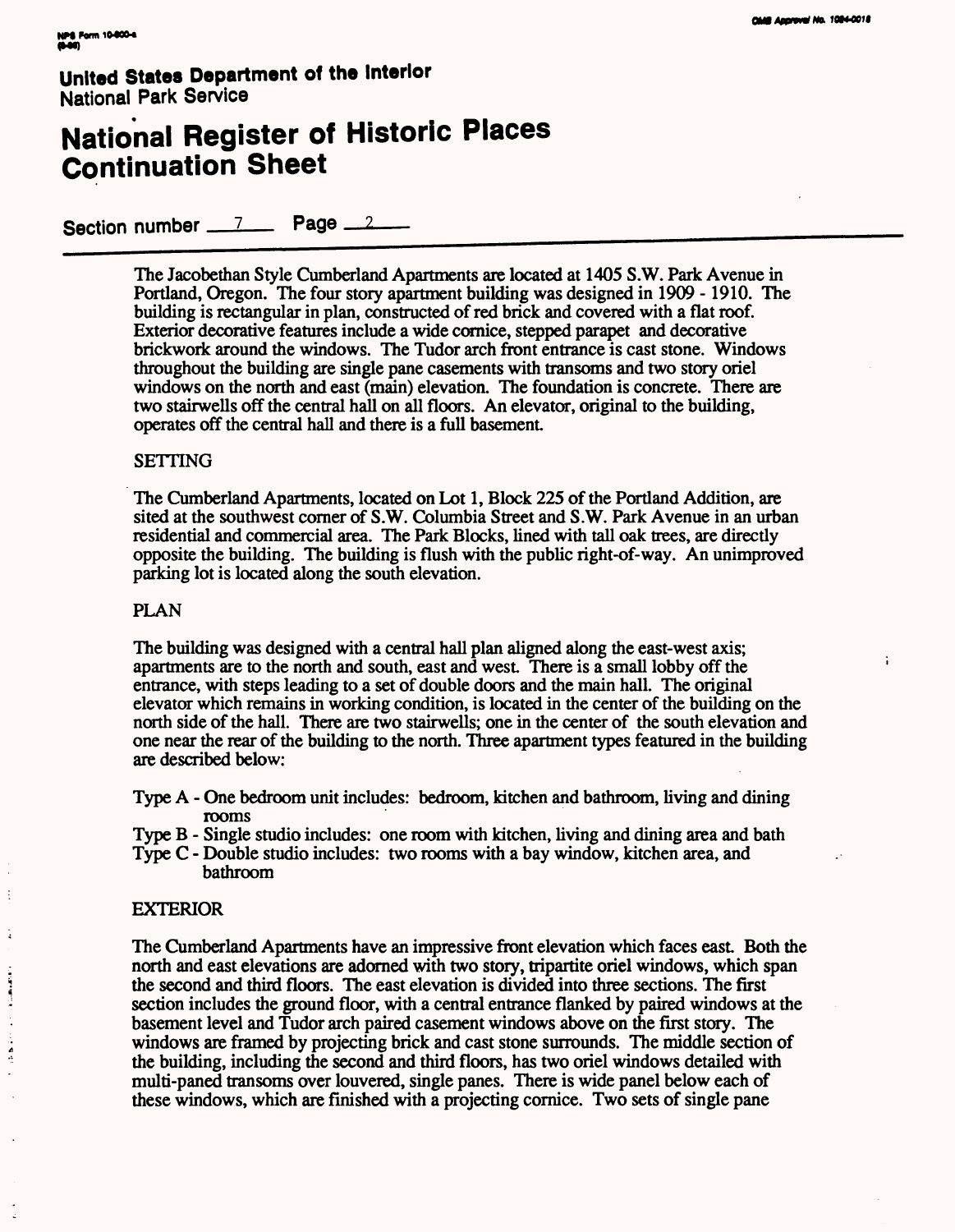# **National Register of Historic Places Continuation Sheet**

Section number 7 Page 3

double hung sash windows, and a wrought iron fire escape railing are located between the two oriel windows. The top section of the east elevation is comprised of the fourth floor and is distinguished *from* the other two sections by a beltcourse which extends around the north elevation. There are three sets of double casement windows at this level with brick surrounds. The upper story is topped with a projecting cornice and stepped parapet decorated with the letter "C". The elaborate entrance to the building is detailed with a recessed Tudor arch, embellished with crest, decorative scrolls and organic patterns in cast stone. The wood double doors with single lights are topped with a Tudor arch transom above. Granite plinths support the arch. The base of the building is horizontally scored concrete. There is red face brick on the main facade and common brick on the bearing walls.

The second most dominant facade is on the north elevation, also divided into three sections. Oriel windows are located at the east and west ends and two additional sets of double hung sash windows flank either side of the central, paired double hung sash windows. The base of the building projects slightly and there is a central basement entrance.

The south and west elevations are plain with no concrete at the ground level. The brick facades are void of ornament, except for arched wooden window surrounds. The west elevation is composed of two volumes the major one recessed from the other. The south elevation which is more complicated, in design has a central volume and two projecting wings.

#### INTERIOR

#### First Floor

The Cumberland Apartments have four stories and a basement level. The interior is notable for the varnished wood, paneled entrance hall, the elevator which is embellished with wrought iron detailing, and the wood detailed stairwell. The building ia entered at the street level through double doors which lead into an alcove, where wide marble steps and a second set of double doors lead to the central hall of the first floor. The alcove is finished with a marble veneer, wood paneling, and crown molding. The central hall beyond the second set of doors has been carpeted. There are doorways leading to apartments on both sides of the hall. The elevator on the north side of the hall has painted decorative wrought iron on the door and inside the elevator. A stairwell on the south side of the hall is accessed through a metal fire door. The stair treads have been carpeted, however the railing, balusters, window seat and window surrounds retain their natural wood finish. The stair railing has square ballusters and newel posts with boxed caps. A pair of one over one double hung sash windows above window seat are located at the intermediate level at each landing. A firedoor has been added and the wide opening between the stairs and hall enclosed on all floors except the fourth floor. The stairwell at the rear of the building, to the north, is identical to the front stairwell.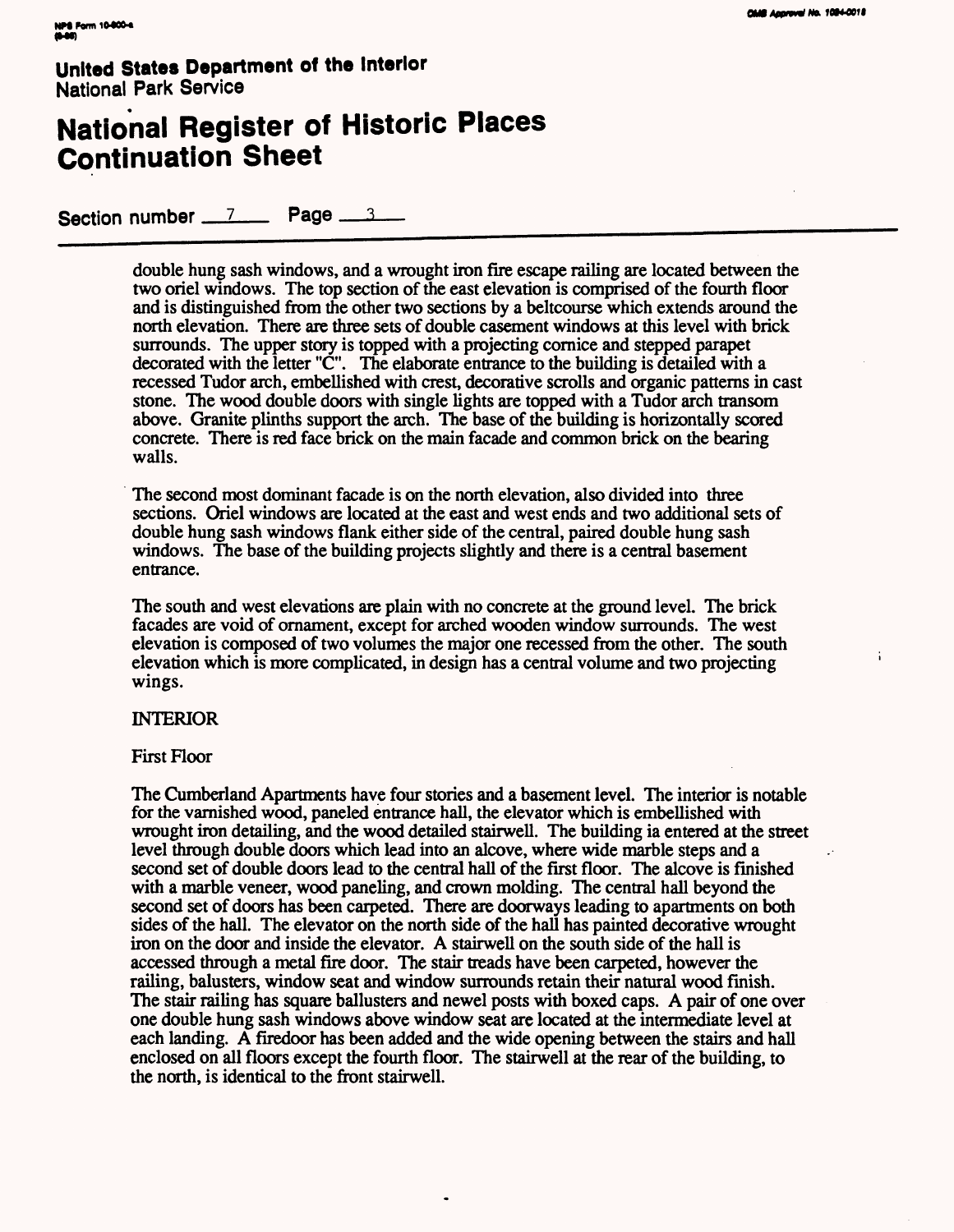## **National Register of Historic Places Continuation Sheet**

Section number \_\_\_\_\_\_\_\_\_\_\_\_ Page \_\_\_\_\_\_\_\_\_\_

As described above, there are three apartment types in the building,. There is one of the Type A, one bedroom apartments per floor. There are two Type B, single studio apartments per floor,all are located along the south elevation. The Type B, double studio apartments vary according to floor: there is one on the first floor and two on the second, third, and fourth floors. The double studio apartments have bay windows and are located on the east and north elevations. There are a total of eight apartments per floor and one apartment in the basement. The basement also contains storage areas and the heating system.

#### DESCRIPTION OF INTERIOR OF INDIVIDUAL APARTMENTS

The door to each apartment is paneled and topped with a painted transom. Wood floors have been carpeted in some of the apartments. Each apartment has wooden baseboards and a picture railing. The dining area has built-in cupboards with leaded glass windows in a tulip shape design with amber panes. A pull out, "Murphy Bed" is located below these cupboards. The three sided oriel window has louvered single panes topped with a multilight transoms of five lights over one. The kitchen has a one over one double hung sash window. The cupboards in the kitchen have been painted. The living area includes a large step-up closet. The bathrooms have original claw foot tubs and built-in cupboards. Both the closets and bathrooms have five paneled doors.

#### ALTERATIONS

The Cumberland Apartments are very intact with minor alterations. Some of the individual apartments have been carpeted, however the distinguishing features of the original design remain in good condition and unaltered. The interior stairwells have been changed by the addition of a partial wall at the landings and firedoors at each floor. On the exterior, the cast stone and concrete foundation have been painted black.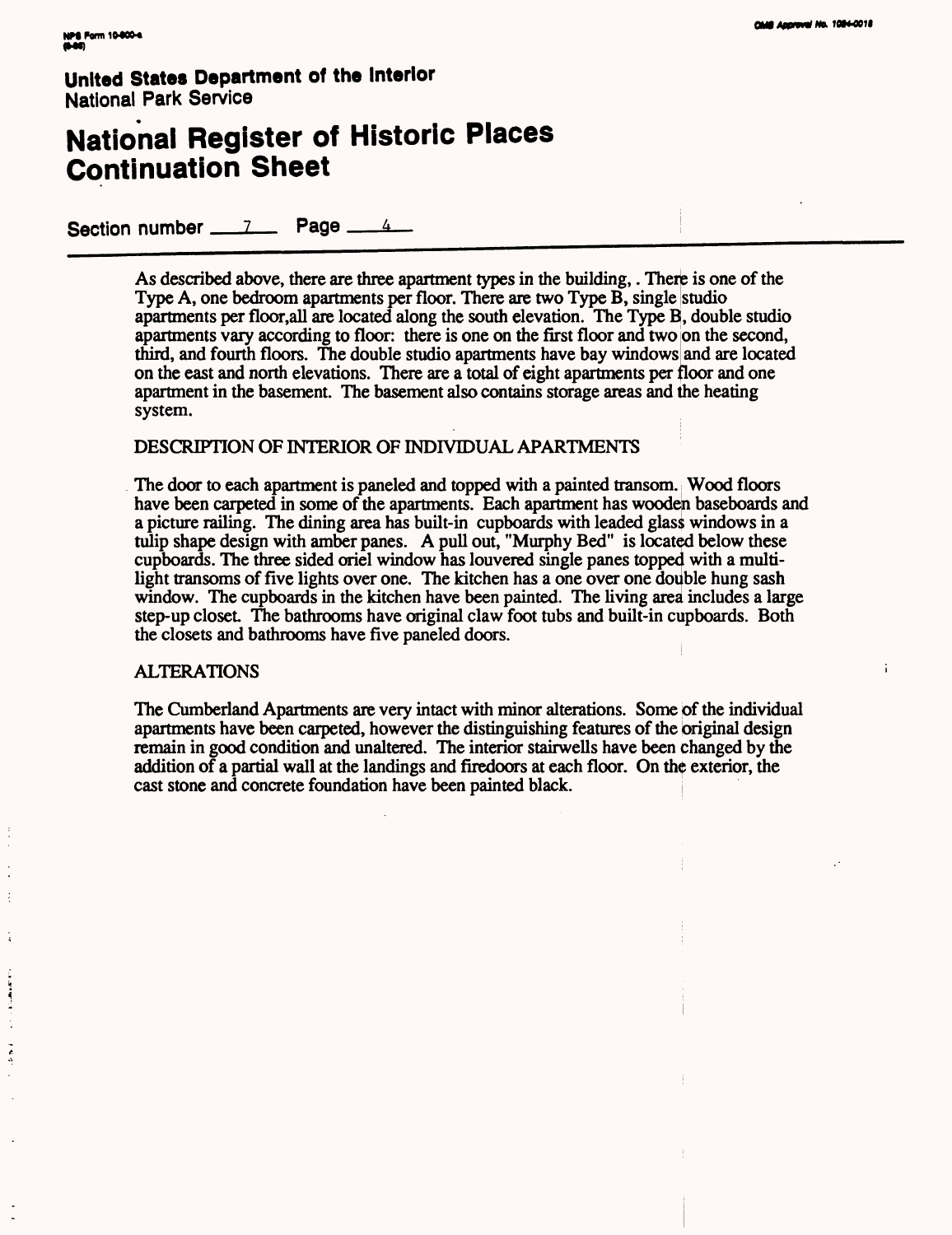| 8. Statement of Significance                                                                                        | $\mathbf{r}_\mathrm{c}$                              |                                  |
|---------------------------------------------------------------------------------------------------------------------|------------------------------------------------------|----------------------------------|
| Certifying official has considered the significance of this property in relation to other properties:<br>nationally | $[\overline{X}]$ statewide<br>locally                |                                  |
| $X$ $C$<br>Applicable National Register Criteria<br>в<br>I IA                                                       | ID.                                                  |                                  |
| C<br><b>Criteria Considerations (Exceptions)</b><br>в<br>۱A                                                         | lΕ<br>∣G<br>F<br>D                                   |                                  |
| Areas of Significance (enter categories from instructions)<br>Architecture                                          | <b>Period of Significance</b><br>1909-1910           | <b>Significant Dates</b><br>1910 |
|                                                                                                                     | <b>Cultural Affiliation</b><br>N?A                   |                                  |
| <b>Significant Person</b><br>N/A                                                                                    | Architect/Builder<br>MacNaughton, Raymond & Lawrence |                                  |

State significance of property, and justify criteria, criteria considerations, and areas and periods of significance noted above.

Ť

 $\pm$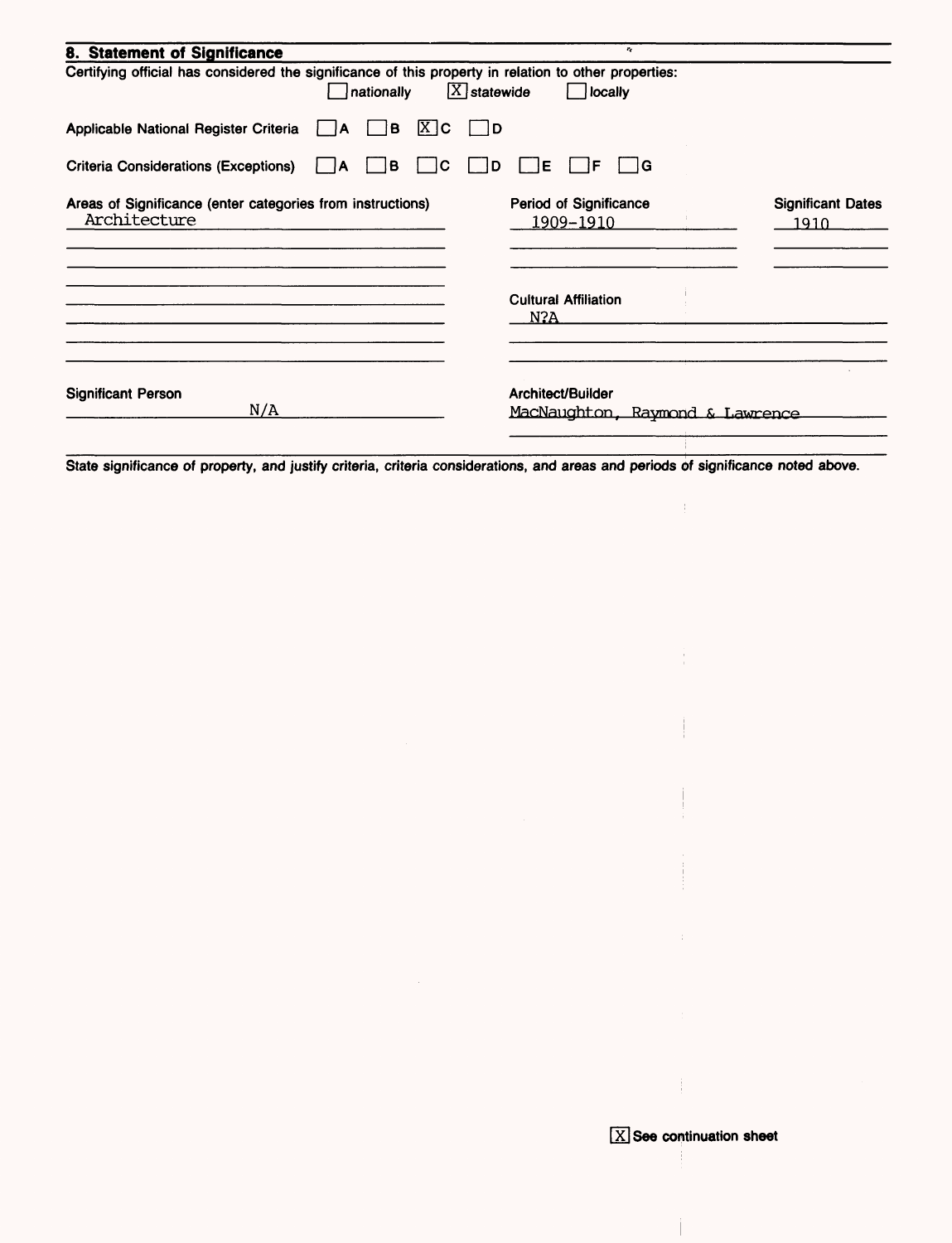street & number 1314 NW Irving, Suite 510

city or town Portland

|                                                                                    | $\overline{X}$ See continuation sheet     |
|------------------------------------------------------------------------------------|-------------------------------------------|
| Previous documentation on file (NPS):                                              |                                           |
| preliminary determination of individual listing (36 CFR 67)                        | Primary location of additional data:      |
| has been requested                                                                 | State historic preservation office        |
| previously listed in the National Register                                         | Other State agency                        |
| previously determined eligible by the National Register                            | Federal agency                            |
| designated a National Historic Landmark                                            | Local government                          |
| recorded by Historic American Buildings                                            | <b>University</b>                         |
| Survey #                                                                           | $ X $ Other                               |
| recorded by Historic American Engineering                                          | Specify repository:                       |
| Record #                                                                           | Kimberly Lakin                            |
|                                                                                    | 2026 NE 52nd, Portland OR 97213           |
| 10. Geographical Data                                                              |                                           |
| Acreage of property <u>less</u> than one                                           | Portland,<br>Oregon-Washington<br>1:62500 |
|                                                                                    |                                           |
| <b>UTM References</b>                                                              |                                           |
| 5214800<br>$A\left[1,0\right]$                                                     | В                                         |
| Zone<br>Easting<br>Northing                                                        | Northing<br>Easting<br>Zone               |
| сl                                                                                 | D                                         |
|                                                                                    | See continuation sheet                    |
|                                                                                    |                                           |
| <b>Verbal Boundary Description</b>                                                 |                                           |
|                                                                                    |                                           |
| The nominated area of less than one acre is comprised of Lot 1,Block 225, Portland |                                           |
| Addition, Cityof Portland, Multnomah County, Oregon. It is located in Section 4,   |                                           |
| Township 1S, Range 1E, Willamette Meridian.                                        |                                           |
|                                                                                    |                                           |
|                                                                                    | See continuation sheet                    |
| <b>Boundary Justification</b>                                                      |                                           |
|                                                                                    |                                           |
|                                                                                    |                                           |
| The nominated area encompasses less than one acre and includes one lot associated  |                                           |
| with the building.                                                                 |                                           |
|                                                                                    |                                           |
|                                                                                    | See continuation sheet                    |
|                                                                                    |                                           |
| 11. Form Prepared By                                                               |                                           |
| Kimberly Demuth, Kimberly Lakin, Patty Sackett<br>name/title                       |                                           |
| Demuth/Lakin Joint Venture<br>organization _                                       | 1990<br><u>March 8,</u><br>date           |

telephone (503} 224-0043

state <u>Cregon</u> zip code 97209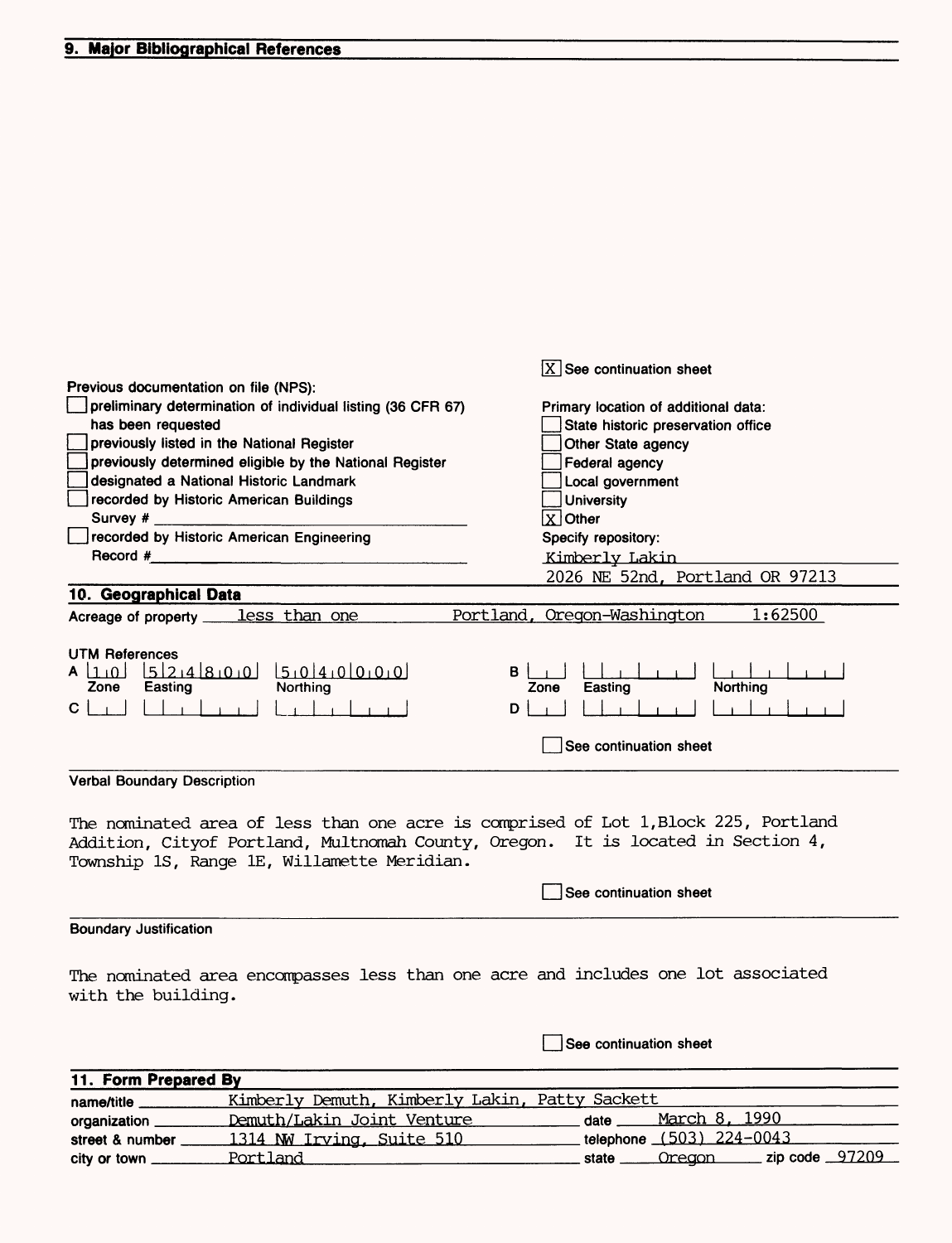## **National Register of Historic Places Continuation Sheet**

Section number  $8 \times 8$  Page  $2 \times 2$ 

The Jacobethan style Cumberland Apartments, designed from 1909-1910, are architecturally significant under criterion "c" as an example of the multi-family residential property type within the early period of work by architect Ellis Lawrence. This building received a high ranking in the "Ellis lawrence Building Survey" for its integrity, distinction and associative value, and meets the registration requirements for the National Register of Historic Places. The Cumberland Apartments are significant as only one of three Jacobethan style buildings designed by Lawrence. It was designed within the early period of Lawrence's work while he was with the firm of MacNaughton, Raymond, and Lawrence.

The building is located on S.W. Park Avenue in Portland and is considered a visual landmark due to its impressive street elevations. There is much embelishment on the exterior of the building: a wide cornice, decorative parapet and cast stone around the windows on the upper story. Two story oriel windows are located on the north and east elevations and paired, Tudor arch windows are below. The entrance to the building is detailed with a recessed Tudor atch which is detailed with a crest, decorative scrolls and organic patterns in cast stone. The oriel window, use of brick with contrasting stone moldings, and the Tudor arch for window and door openings are characteristic of the Jacobethan Style. The interior of the building on the main floor is notable for the varnished wood paneled entrance hall, the original elevator with wrought iron detailing, and the stairwell. The stair railing has square balusters and newel posts with boxed caps. The individual apartments have built-in cupboards with colored glass, wooden baseboards and picture railings. There is a great amount of natural light in the apartments due to the numerous windows.

#### BEACON INVESTMENT COMPANY

In December of 1909, the firm of MacNaughton, Raymond and Lawrence prepared plans for the Beacon Investment Company, for the construction of an apartment house. E.B. MacNaughton was secretary-manager of the company. In May 1910, the Beacon Investment company sold the lot to F. Breske, a Portland real estate broker, and the plans completed by the architectural firm were implemented. An article in the Oregonian described the building as a "design that is of the Tudor period of architecture."

#### ELLIS F. LAWRENCE (1879-1946)

Ellis F. Lawrence was born in Maiden, Massachusetts in 1879. He received both his Bachelor's and Master's Degrees in architecture from Massachusetts Institute of Technology. After graduating in 1902, Lawrence worked for architects John Calvin Stevens and Steven Codman. He also studied in Europe for six months, where he met and married Alice Louise Millett of Portland, Maine. In 1906 Lawrence left for the Pacific Coast where he intended to open an office in San Francisco. He stopped in Portland, Oregon along the way to visit his friend E. B. McNaughton, a Portland architect. After his visit, and the disastrous earthquake andfire in San Francisco of the same year, Lawrence decided to remain in Portland. He joined the firm of McNaughton and Raymond in November 1906. In February of 1910 Lawrence left the firm and work independently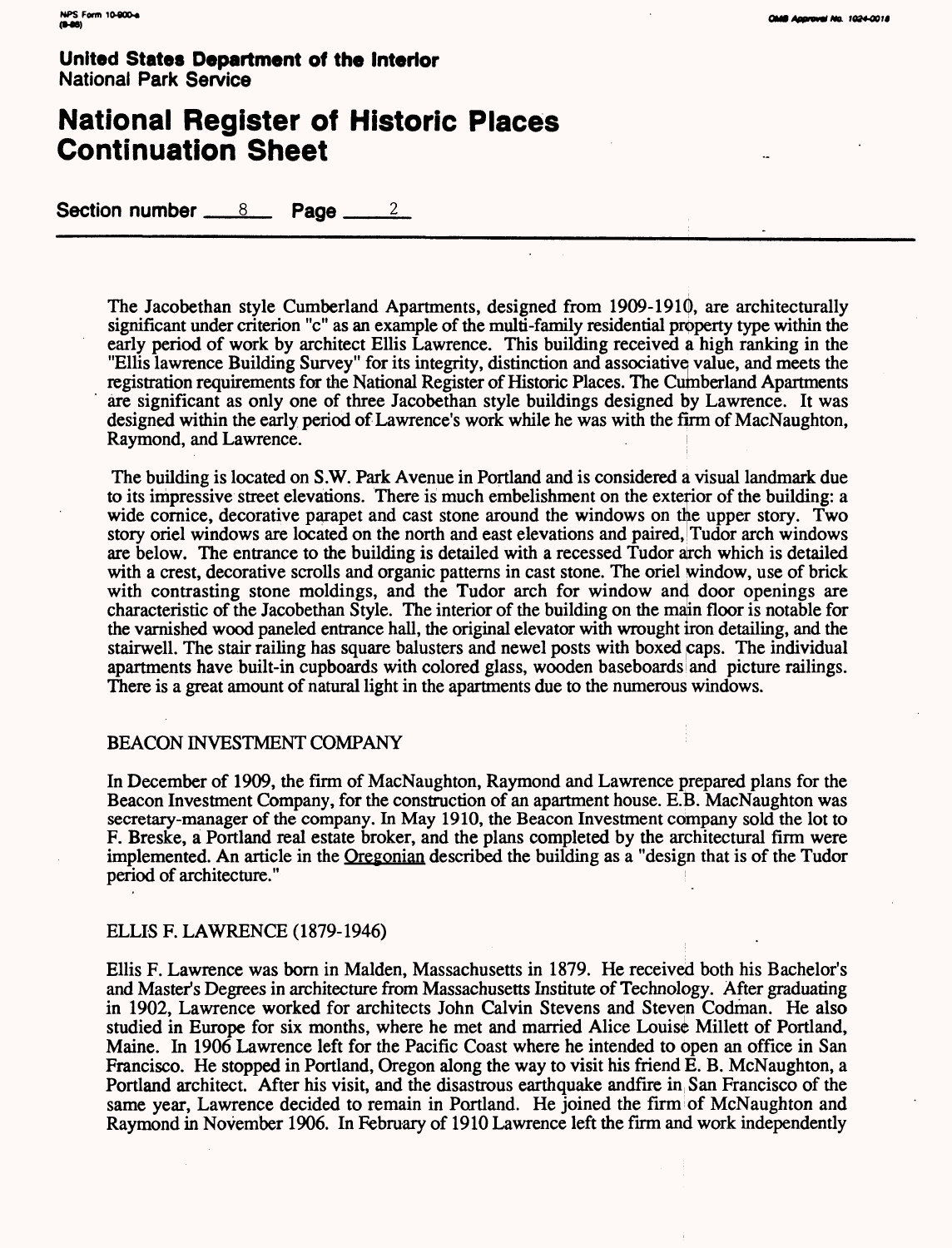## **National Register of Historic Places Continuation Sheet**

Section number <u>each</u> Page <u>and</u>

until 1913 when his friend and former M.I.T. classmate William G. Holford joined him in partnership. (Ellis Lawrence Building Survey)

Ellis F. Lawrence was to become a prolific designer, civic activist and a visionary in city planning and education. Both his teaching and design work influenced the development of architecture within the State of Oregon. In 1914 Lawrence founded the University of Oregon School of Artchitecture and Allied Arts in Eugene, Oregon. He organized the school around teachng methods which rejected the traditional philosophy of the Beaux Arts school. He believed in the integration of all the arts and an informal, non-competetive teaching environment; ideas which were regarded as progressive for the era. This teaching philosophy as developed by Lawrence remains the basis for education at the University of Oregon School of Architecture and Allied Arts.

Lawrence eventually became acquainted with many of Portland's most influential businessmen. He also knew many nationally known figures such as Frank Lloyd Wright, Bernard Maybeck and the Olmsted brothers. He even collaborated with the noted landscape architects and city planners, John and Frederick Olmsted, on the Peter Kerr residence in Portland. Lawrence was selected as the first vice president of the American Institute of Architects and served on juries for numerous national design competitions, such as the Victory Memorial in Honolulu, the Stock Exchange Building and Bank of Italy in San Francisco. He was president of the Collegiate Schools of Architecture Association from 1932-1934.

Ellis Lawrence was also active at the city and state level in Oregon. He served as state advisory architect for the Home Owners Loan Coporation, and during 1933-1934 served on the Northwest District committee for the Public Works of Art project of the U.S. Treasury Pepartment. He was also president for the local chapter of the A.I.A., an organization he helped to form. Lawrence was involved in the organization of the Portland Architectural Club, the Architectural League of the Pacific Coast

and the Oregon Association of Building Construction. He served on the Portland City Planning Commission and belonged to the Portland Art Association, the Irvington Club and the City Club. Ellis Lawrence, his wife Alice and there three sons, Henry Abbot, Denison Howells, and Amos Millett, resided in the Irvington neighborhood. Lawrence worked three days a week in his Portland office and spent two days a week teaching and serving as dean of the Architecture and Allied Arts School in Eugene. He died in Eugene in 1946 at the age of 67. (Wells/Guthrie Residence National Register Nomination and Ellis Lawrence Building Survey).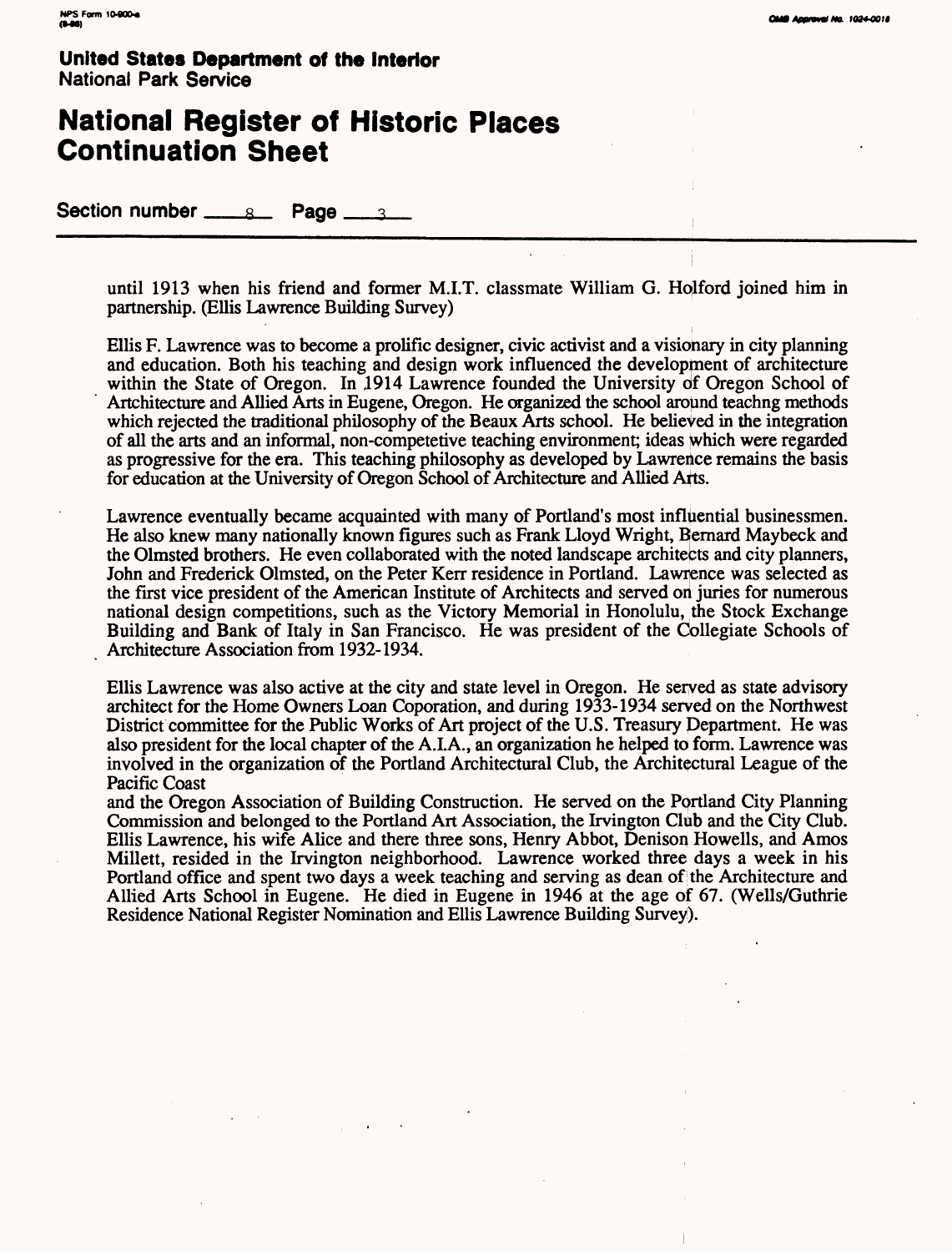## **National Register of Historic Places Continuation Sheet**

Section number <u>9</u> Page 2

Bibliography

Ellis Lawrence Building Survey. 1989.

Lakin, Kimberly and Demuth, Kimberly. Wells/Guthrie Residence National Register Nomination. 1989

The Oregonian, May 8, 1910.

Pacific Builder and Engineer. December 18, 1909.

Folk's Portland City Directories.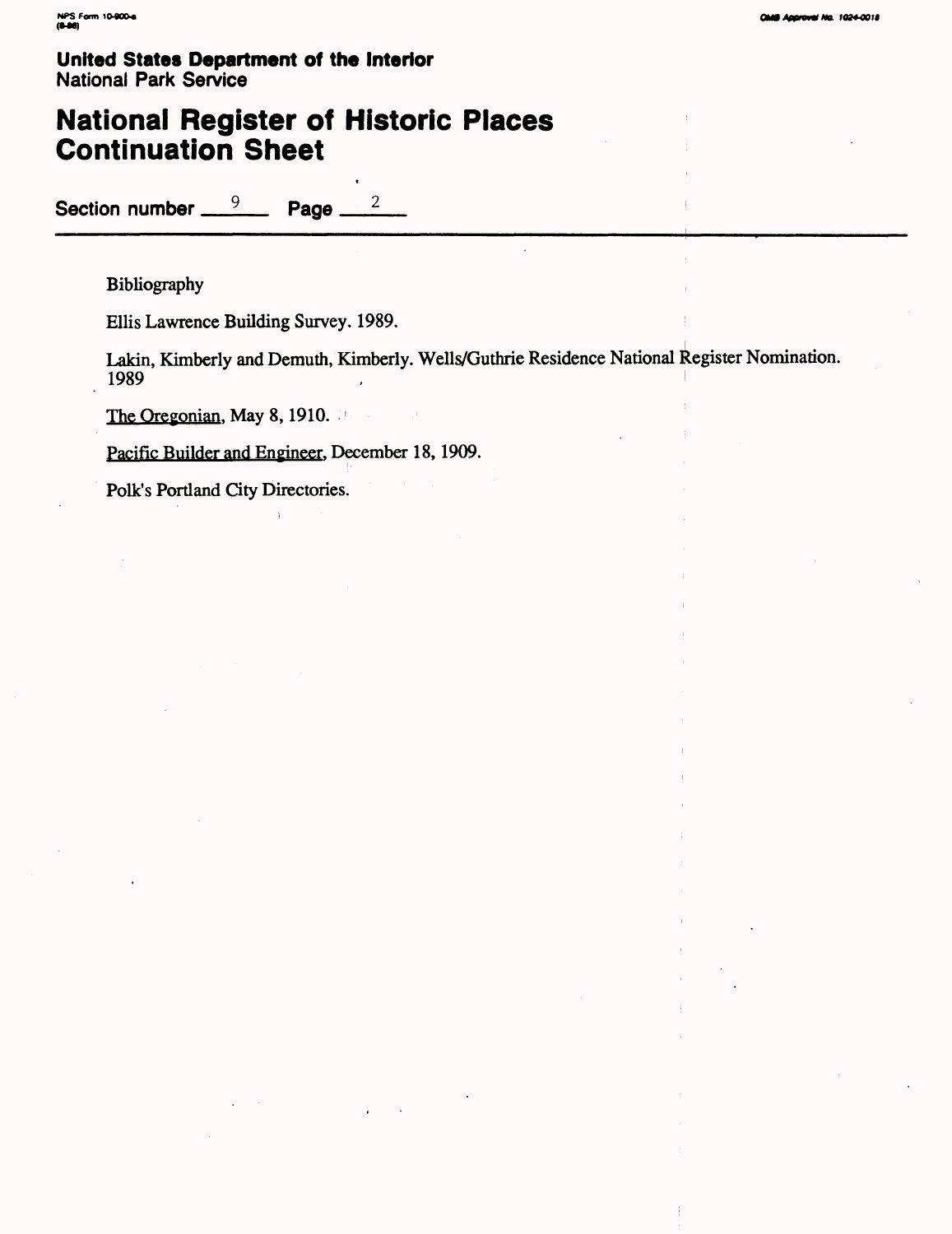#### OREGON INVENTORY OF HISTORIC PROPERTY ELLIS LAURENCE BUILDING INVENTORY COUNTY: Multnomah

Ŷ.

 $\parallel$ 

| HISTORIC NAME: CUMBERLAND APARTMENTS                                                                                                                                                                                                                                                                                                                                                                                                                                                                                                          |                                                                                                                                                             |
|-----------------------------------------------------------------------------------------------------------------------------------------------------------------------------------------------------------------------------------------------------------------------------------------------------------------------------------------------------------------------------------------------------------------------------------------------------------------------------------------------------------------------------------------------|-------------------------------------------------------------------------------------------------------------------------------------------------------------|
| <b>COMMON NAME:</b><br><b>OTHER NAMES:</b>                                                                                                                                                                                                                                                                                                                                                                                                                                                                                                    | <b>RESOURCE TYPE:</b> Building<br><b>STATUS:</b> built & survives<br><b>LAWRENCE</b>                                                                        |
| Portland<br>Oregon<br>CITY:<br>STREET: 1405 SW Park<br>OWNER: Breedlove, James & Marion<br>1837 SW Elm St. #1 Ptld. 97201                                                                                                                                                                                                                                                                                                                                                                                                                     | $(JB#)$ $YEAR:$<br>$(JB#)$ YEAR:<br>$(JB#)$ YEAR:<br>FIRST DATE: May<br>1910<br><b>DESIGN BEG: Dec.</b><br>1909<br><b>DESIGN END:</b><br><b>CONSTR BEG:</b> |
| TOWNSHIP: 1S RANGE: 1E<br>SECTION: 04<br>TAX LOT: 1S-1E-04-<br>MAP#: 3128<br>ADDITION: Portland<br>BLOCK: 225 LOT: 1<br><b>QUAD:</b> Portland<br>ASSESSOR #: R-66772-4040<br>THEMEs: 20C Architecture                                                                                                                                                                                                                                                                                                                                         | <b>CONSTR END:</b><br>LOSS DATE:<br>ORIGINAL USE: residence/apartments<br><b>PRESENT USE:</b><br>residence/apartments<br>SITE: $\vert$ 0.1 acres, approx.   |
| DATA BELOW IS ON LAWRENCE FIRM'S DESIGN AS-BUILT:                                                                                                                                                                                                                                                                                                                                                                                                                                                                                             |                                                                                                                                                             |
| ARCHITECT: MacNaughton, Raymond and Lawrence CHIEF DESIGNER: probably EFL<br>ENGINEERS & CONSULTANTS:                                                                                                                                                                                                                                                                                                                                                                                                                                         |                                                                                                                                                             |
| <b>CONTRACTORS:</b>                                                                                                                                                                                                                                                                                                                                                                                                                                                                                                                           |                                                                                                                                                             |
| ARTISTS & CRAFTSMEN:                                                                                                                                                                                                                                                                                                                                                                                                                                                                                                                          |                                                                                                                                                             |
| STYLE: Jacobethan<br>PLAN TYPE/SHAPE: rectangular (sides long)<br>FOUNDATION MATERIAL: concrete<br>ROOF/MATERIAL: essentially flat /Bitum. builtup<br>WALL CONSTR: nailed wood frame<br>PRIME WINDOW TYPE: wood single-pane casement w/transoms<br>EXTERIOR SURFACE MATERIAL: brick,<br>DECORATIVE FEATUREs/MATERIALs:<br>Tudor arched 1st floor windows, wide cornice, decorative parapet, 2 story oriel<br>windows on north and main elevation, decorative brickwork around windows;<br>OTHER:<br>Tudor arched front entrance of cast stone | STORIES: 4.0<br><b>BASEMENT:</b> yes<br><b>STRUC.FRAME:</b> nailed wood frame                                                                               |
| CONDITION: good<br>MOVED: not moved<br>ALTERATIONS/ADDITIONS (dated):<br>storm windows added to basement level windows                                                                                                                                                                                                                                                                                                                                                                                                                        |                                                                                                                                                             |
| LANDSCAPE FEATURES:<br>none                                                                                                                                                                                                                                                                                                                                                                                                                                                                                                                   |                                                                                                                                                             |

 $\mathcal{L}_{\mathcal{E}}$ 

 $\ddot{\phantom{1}}$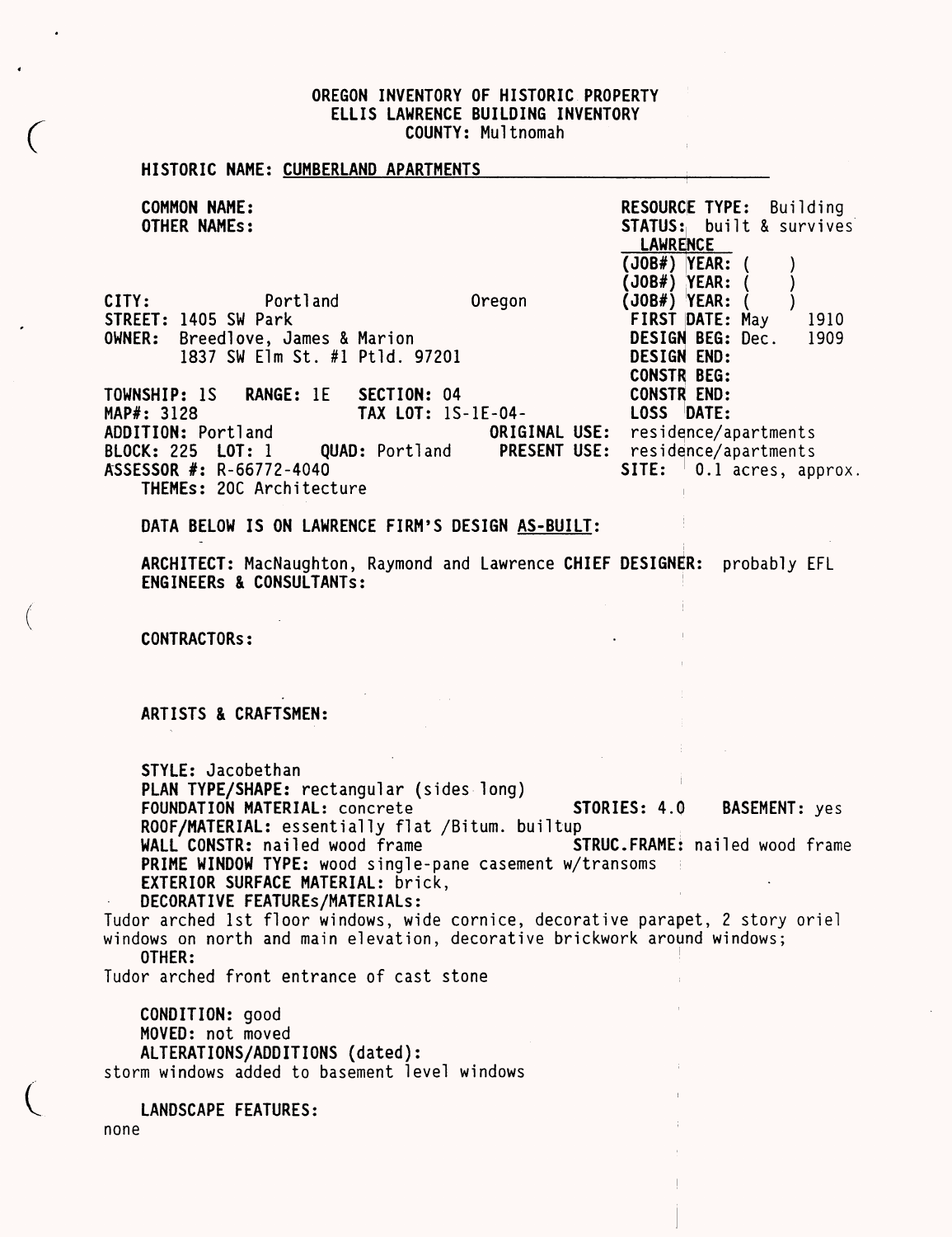#### **ELLIS LAWRENCE BUILDING INVENTORY**

#### **HISTORIC NAME: CUMBERLAND APARTMENTS\_\_\_\_\_\_\_\_**

#### **ASSOCIATED STRUCTURES:**

**SETTING:**

urban residential/commercial: faces east on corner of Columbia and Park

**SIGNIFICANCE OF LAWRENCE FIRM'S DESIGN:**

EXTER.DETAILS/CRAFTSMANSHIP: High-quality skilled work: some fine materials. **INTER.DETAILS/CRAFTSMANSHIP:** High-quality skilled work: some fine materials. EXTERIOR INTEGRITY: Essentially intact as originally built.

**INTERIOR INTEGRITY: Unknown.**<br>**SITE INTEGRITY:** Essentia

Essentially intact as originally built.

**SETTING INTEGR:** Historic character & relationship of surroundings is intact **SIGNIFICANCE STATEMENT:**

**SOURCES/DOCUMENTS: Description (Location)**  E. Lawrence Collection/U of 0 Special Collections; Multnomah County Tax Assessor Records;

Polk's Portland City Directory; Portland Building Permits;

Sanborn Fire Insurance Maps

PUBLICATIONS: PACIFIC BUILDER AND ENGINEER. 12/18/1909.

SLIDE NO.: RESEARCH BY: S.I. & K.M. DATE: 03/12/89<br>SHPO INVENTORY NO.: RECORDED BY: K. Lakin DATE: 03/13/89 **RECORDED BY: K. Lakin**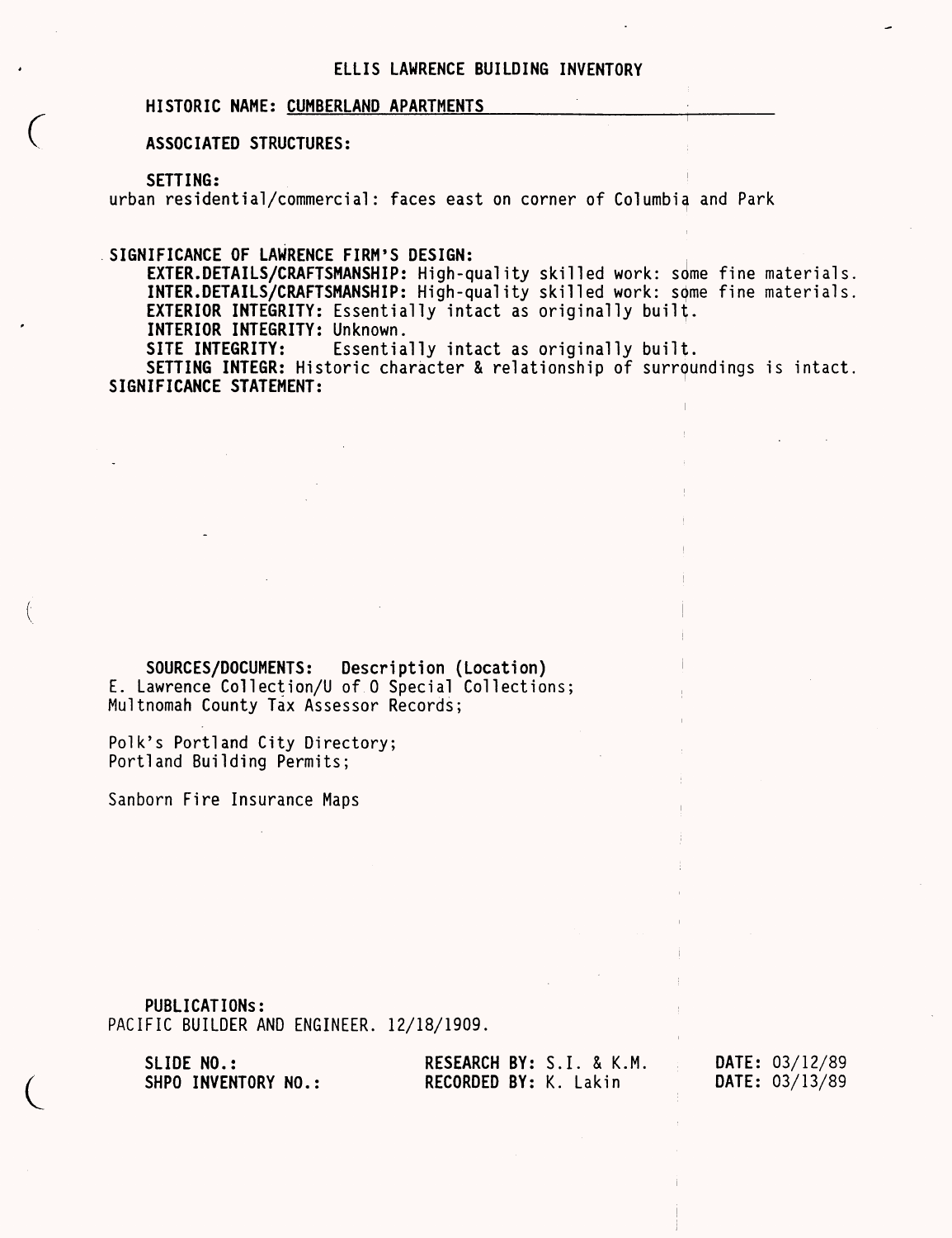#### ELLIS LAWRENCE BUILDING SURVEY HISTORIC NAME: CUMBERLAND APARTMENTS

RECENT PHOTO NEGATIVE #s: SIR2, #19

 $\left($ 

First # above is upper-right photo; second # is just below. If no # above, see sources at bottom of page.

 $\mathcal{L}$ 



SW COLUMBIA STR. AVE. PARK  $\zeta$  $\mathcal{L}$ **IVON** 

HISTORIC PHOTO/OTHER GRAPHIC SOURCE: S. Igleheart and S. Donovan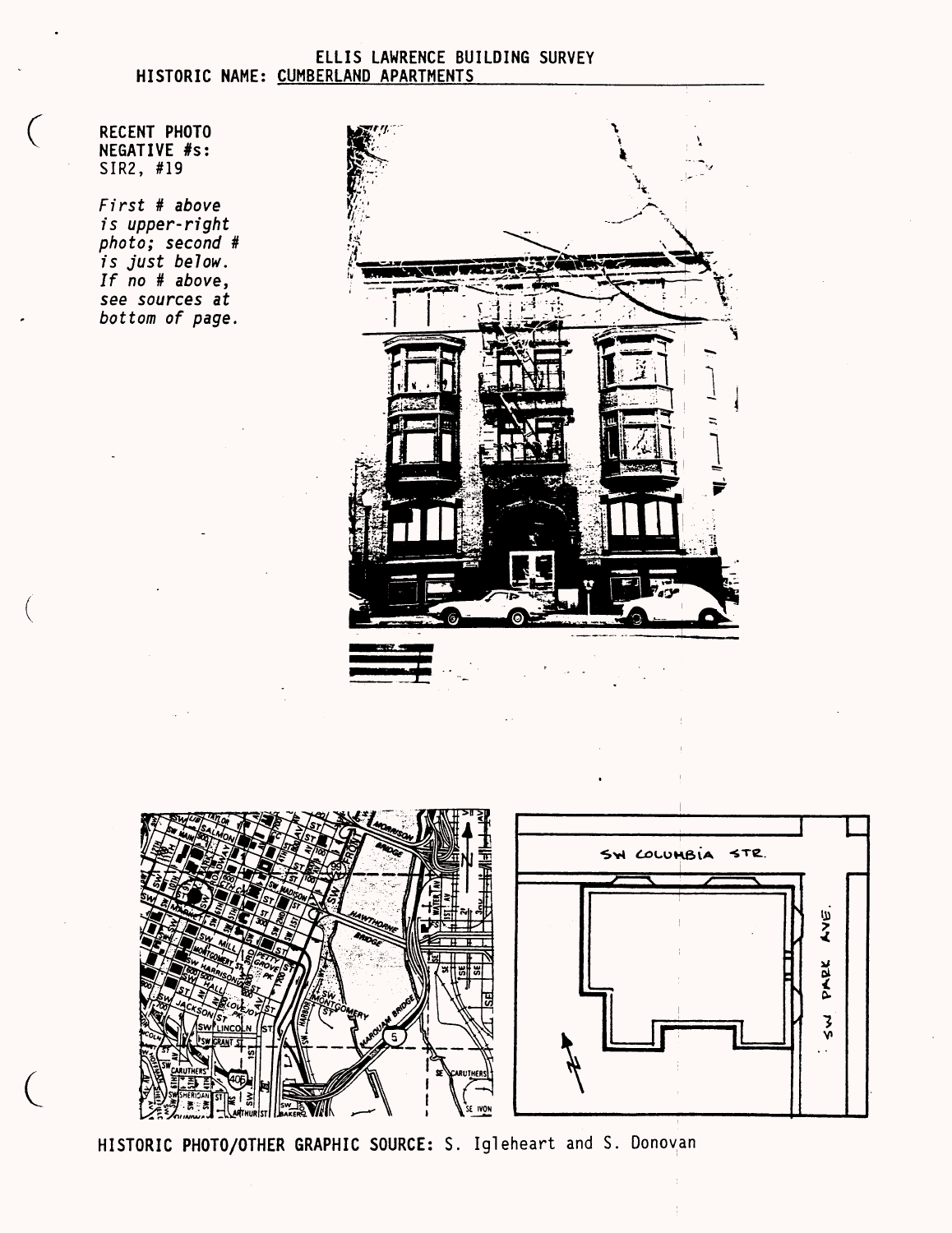#### OREGON INVENTORY OF HISTORIC PROPERTY ELLIS LAWRENCE BUILDING INVENTORY

#### EVALUATION

### HISTORIC NAME: CUMBERLAND APARTMENTS

EDUCATIVE OR ASSOCIATIVE VALUE;

 $\left(\right)$ 

 $\mathcal{L}$ 

| <b>INTEGRITY OF:</b><br>2. INTERIOR: Unknown. | 1. EXTERIOR: Essentially intact as originally built.<br>3. SITE: Essentially intact as originally built.<br>4. SETTING: Historic character & relationship of surroundings is intact. | NUMERICAL<br>5 |
|-----------------------------------------------|--------------------------------------------------------------------------------------------------------------------------------------------------------------------------------------|----------------|
|                                               | INTEGRITY TOTAL                                                                                                                                                                      | 23             |
| DISTINCTION OF:<br>1. EXTERIOR DETAILS        |                                                                                                                                                                                      |                |

| & CRAFTSMANSHIP: High-quality skilled work: some fine materials.        |   |
|-------------------------------------------------------------------------|---|
| 2. INTERIOR DETAILS                                                     |   |
| & CRAFTSMANSHIP: High-quality skilled work: some fine materials.        |   |
| 3. STYLE: (Jacobethan)                                                  |   |
| It has distinctive features of its identified style.                    |   |
| Compared to Lawrence's other surviving Oregon buildings, this style is  |   |
| one of few (5 or less) in its city/town or rural area.                  |   |
| 4. ORIGINAL USE: (residence/apartments)                                 |   |
| Compared to Lawrence's other surviving Oregon buildings, this use is    |   |
| one of few (5 or less) in its city/town or rural area.                  |   |
| 5. ARCHITECTURAL DESIGN:                                                |   |
| Compared to Lawrence's other surviving Oregon buildings, this design is |   |
| above average quality and significance.                                 | 5 |
| Is it part of an ensemble of surviving buildings by Lawrence?           |   |
| No other Lawrence buildings are nearby.                                 |   |
| Are structural or technical aspects of the design significant?          |   |
| Of moderate significance.                                               |   |
| 6. LAWRENCE'S PERSONAL INVOLVEMENT IN THE DESIGN PROCESS:               |   |
| Lawrence was probably chief designer, though little evidence            |   |
|                                                                         |   |
|                                                                         |   |

DISTINCTION TOTAL 34

#### 1. HISTORIC EVENTS OR ACTIVITIES: No known association with historic events or activities.  $\mathbf 0$ 2. HISTORIC PERSONS: No known association with a significant historic person.  $\mathbf 0$ 3. SYMBOLIC ASSOCIATION WITH AN IDEAL, INSTITUTION, OR POLITICAL ENTITY: No known significant symbolic association.  $\mathbf 0$ EDUCATIVE OR ASSOCIATIVE TOTAL  $\mathbf 0$

RANK:

GRAND TOTAL 57

PRIMARY

NOTE: Only the built, surviving buildings in Oregon were evaluated.